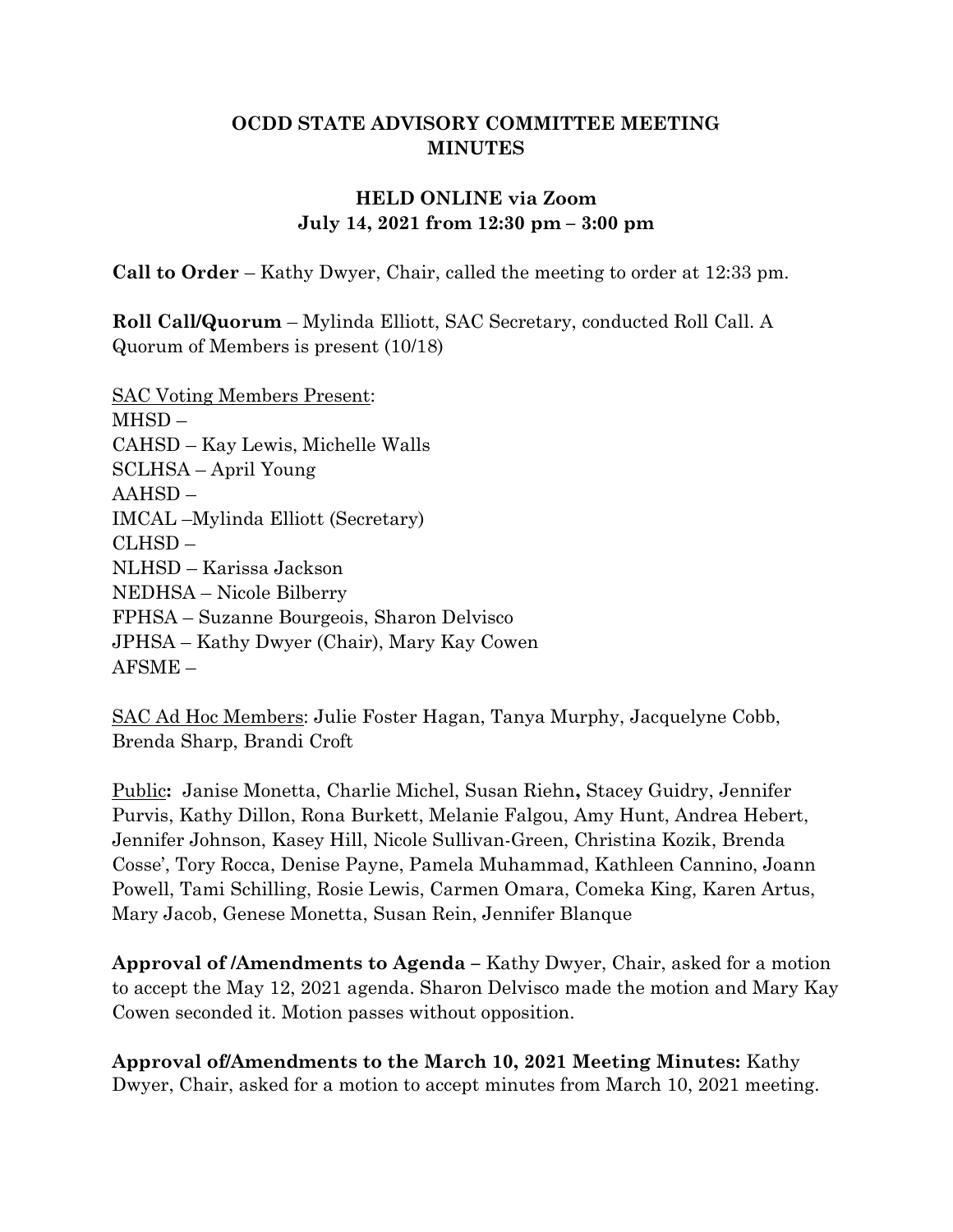Sharon Delvisco made the motion and was seconded by Mary Kay. Minutes accepted with no opposition.

Public Comments: None

## Report from the Regions

**Region I** – No representative present

Region II – Michelle Wall – Meeting May 18, 2021; Currently have 7 members. Discussed using IFS funds for Summer Camp. Discussed EarlySteps transition and that it's back on track. Corrective Action Plan worked.

Kay Lewis – Discussion of how to get more self-advocates, some RAC members are interested. Looking at getting more providers for Children's Choice for not so traditional therapy. Meeting again next week.

Region III – April Young – Reported their meeting is still pending as are new members.

Region IV – No representative present.

**Region V** – Mylinda Elliott – Had a meeting earlier this month. Discussion of members, members not attending, and getting new members. Discussed the budget, came in under budget and money that was spent because of the two storms. Worked on the budget for this year.

Region VI – No representative present

Region VII – Karissa Jackson – Had a meeting May 18, 2021 but no quorum. Will meet again July 20, 2021. Did give reports for Flexible Family Fund. Discussed the budget. Two hundred fifty nine (259) individuals receiving IFS, 176 slots allocated, 6 slot openings, stipend is \$258.00 per month, allotment 30,956, total budgeted is \$835,506, total obligated is \$851,908.51. Two hundred seventy three (273) IFS requests presented to the committee, 270 requests received, 13 IFS Community Health committee members, \$0 emergency funding requested, \$0 inappropriate use of IFS funding, 24 active IFS monitored, in compliance and in order. Current number of individuals receiving waiver services: Children's Choice – 234, Supports Waiver – 238, NOW waiver – 651, ROW waiver – 89 for a total of 1,212. Critical incident report was discussed. And discussed the Appendix K exceptions being extended to January 2022.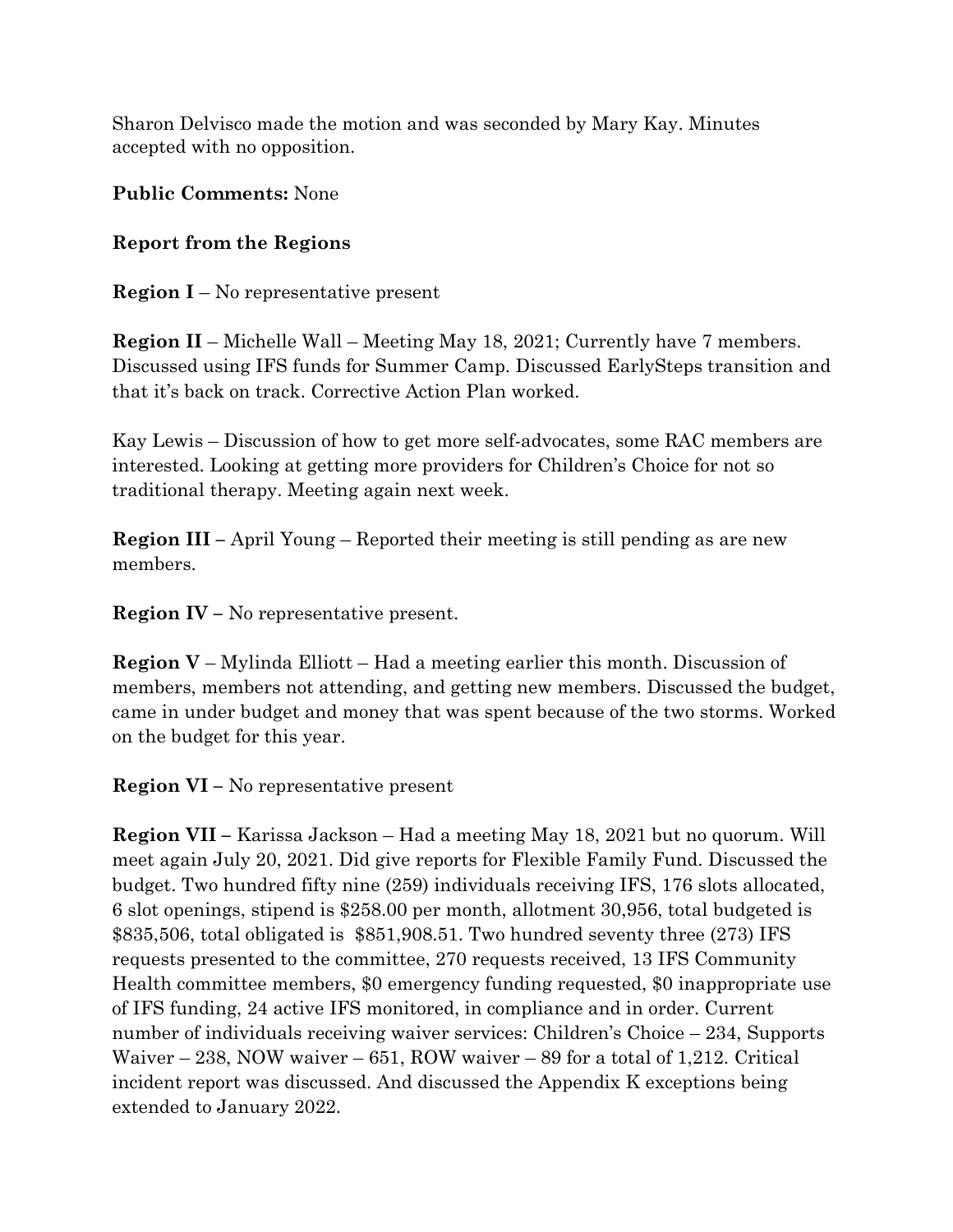Region VIII – Nicole Bilberry – Next meeting is July 27, 2021. Will have a report at the next SAC meeting.

Region IX – Suzanne Bourgeois – Meeting held on June 8, 2021. A quorum was present. Currently 1 opening on the committee. Florida Parish did provide an update about vaccine availability. One thousand six hundred and fifty-three (1,653) waiver participants, 144 linked. Children's Choice – 57, Supports Waiver – 601, ROW – 18, NOW – 88, average linkages – 5-6 per week, 401 ICFDD, with 95% utilization. 169 – Crisis funding request, 156 - approved, 165 Emergency request. All but \$9 was expected to be expended. EarlySteps Report received. Regional Meetings continue: April 23, 2021 - 59 present; North Shore Families Helping Families gave a report on the event Touch A Truck. LACAN did a report on Legislative issues. Quality Management report for employment for Quarter 3 was 5.6%. The next meeting will be held August 10, 2021.

Region X – Mary Kay Cowen – Have not had a meeting since the last SAC meeting, Next meeting scheduled on July 27, 2021. Six potential new members for RAC that will be voted on for approval assuming we have a quorum. Need to elect a new Chair because Mary Kay's term ends at the end of July.

Dental Task Force for Adults with DD report by Mary Kay Cowen: Still moving strong, Mary Kay stepped down and Kathy is now the Chair of the Dental Task Force. With the passing of ACT 450 the Department of Health and OCDD are finding ways to make sure services are provided under Medicaid. House Resolution requires OCDD to find a way to provide financial funding for dental care for adults in ICFs. LSU Dental School received \$100,000.00 donation from the United Cerebral Palsy Foundation to pay stipends to dental students and dental care for adults with I/DD. Setting up 2 of the Operating Rooms to provide for dental care. If anyone would like to donate to the LSU School of Dentistry, they can to the LSUHSC Foundation account. Looking for education program for post- and pregraduates. Looking to add a behavioral health and family components to the dental curriculum. LSU Dental School has reached out to Ochsner to expand their General Practice Residency (GPR) program. This will expand the GPR program in Monroe, Shreveport, Alexandria, Lake Charles and New Orleans to provide some place where people won't have to travel halfway across the state for services. Kathy Dwyer: HB172 did pass, and the Governor signed it. It is now ACT 450. Had a meeting with the Deans of the LSU School of Dentistry (LSUSD), i.e., Dr. Laughlin and Dr. Andrieu. Dr. Andrieu is the Dean of Academic Affairs and oversees the curriculum. She will be connecting us with two instructors – Dr.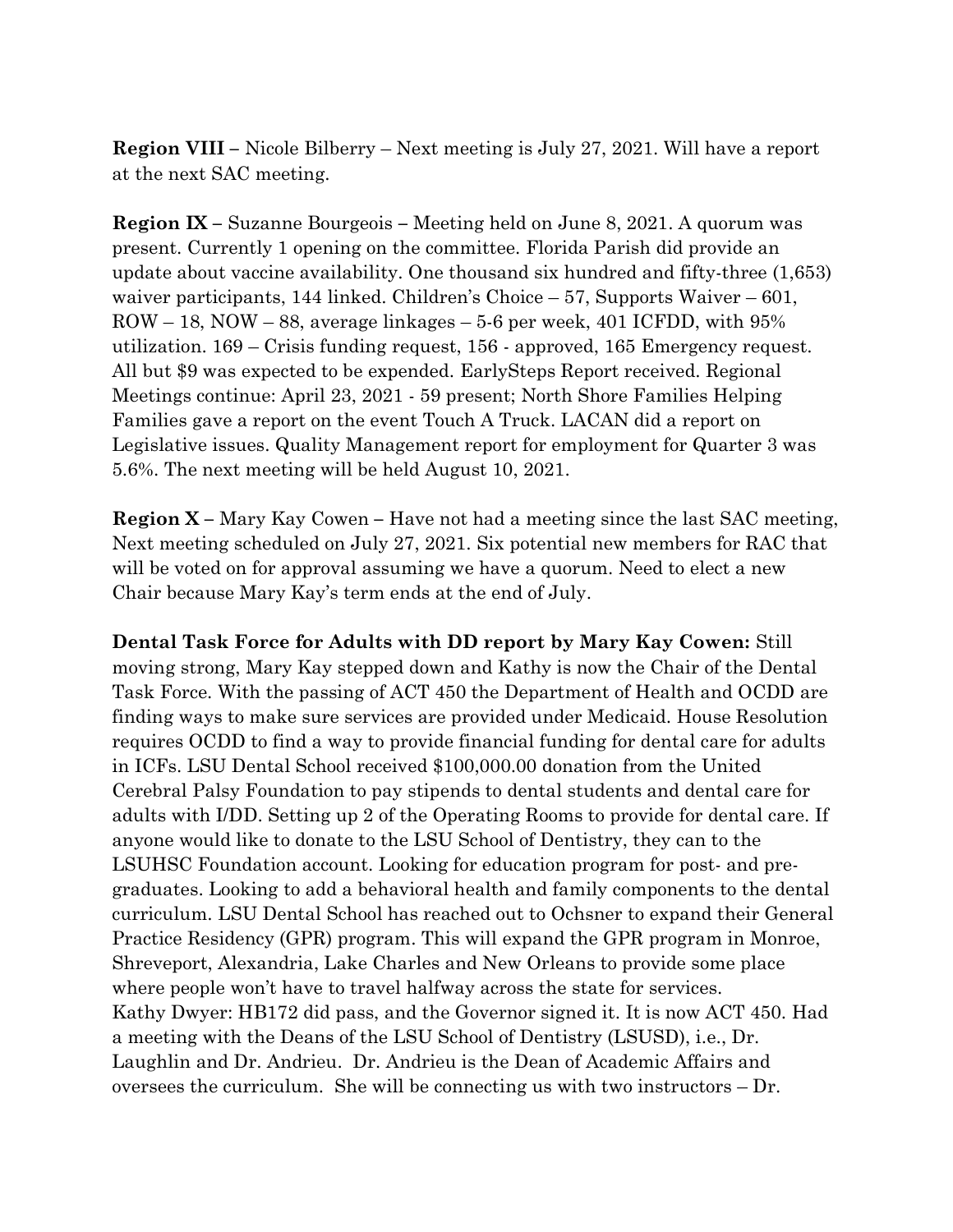Johnson and Dr. Degate. Dr. Brandi Kelly – OCDD Resource Center Clinical Director has joined the Dental Task Force and will meet with us to help review the curriculum regarding what may or may not be needed for the behavioral health component. Had a zoom meeting with Dr. Jacob Dent who practices in both Louisiana and Texas and has developed a desensitization kit that is now currently in the 2nd year of research and has been 80-85% successful for those with sensory issues and aversions to dental procedures. LSUSD Instructors will review online course shared with us from the University of Pennsylvania which includes a presentation from Dr. Dent. They are hoping the online course can be used for post and pre-doctoral training. Would like to have and Individual, Parent, and Caregiver component. We're partnering with the Arc of Louisiana who have 3 modules for us to review as well as meeting with Dr. Kelly and Angela Shockley with OCDD Resource Center to review Operation House Call. Operation House Call pairs physicians with family members on a regular basis to learn what is involved with caring for their loved ones. Excited about helping the Dental School to enhance their courses that is required by CODA, their accrediting agency. Excited about the national attention HB172 and the Dental Task Force are receiving. Louisiana is the first (#1) to pass a bill that offers Comprehensive Dental Services for adults with Developmental Disabilities. Several National Partners would like to replicate or emulate what we're doing here in Louisiana. Kathy and Mary Kay will be presenting at a National Conference in September that will have in attendance Medicaid Directors, Federal Legislators, and others in the dentistry field.

#### Old Business:

Mylinda sent out a Roster to all voting members to make sure membership appointments dates are correct. Both the RAC and SAC have term limits. SAC has 3-year terms with a max of two 3-year terms for a total of 6 years. RACs have the same. All SAC voting members should review the roster and let Kathy and Mylinda know they were appointed to the SAC. All RACs were also asked to send their roster to Jacquelyn Cobb to help monitor who's a member and who's not. Vacant Positions: 4 open positions – Region IV, Region V – Kathy asked Mylinda if she received any appointment letters. Mylinda said she hasn't.

#### OCDD Report: Julie Foster Hagan, Assistant Secretary

#### Budget Update

- No change from last report for this fiscal year. No major reductions other than eliminating 2 positions. No cuts to services.
- LDH is preparing FY23 Budget Requests now. The process requires the program office to develop requests for review and approval by LDH, then review and approval by the Division of Administration (DOA), then presented to the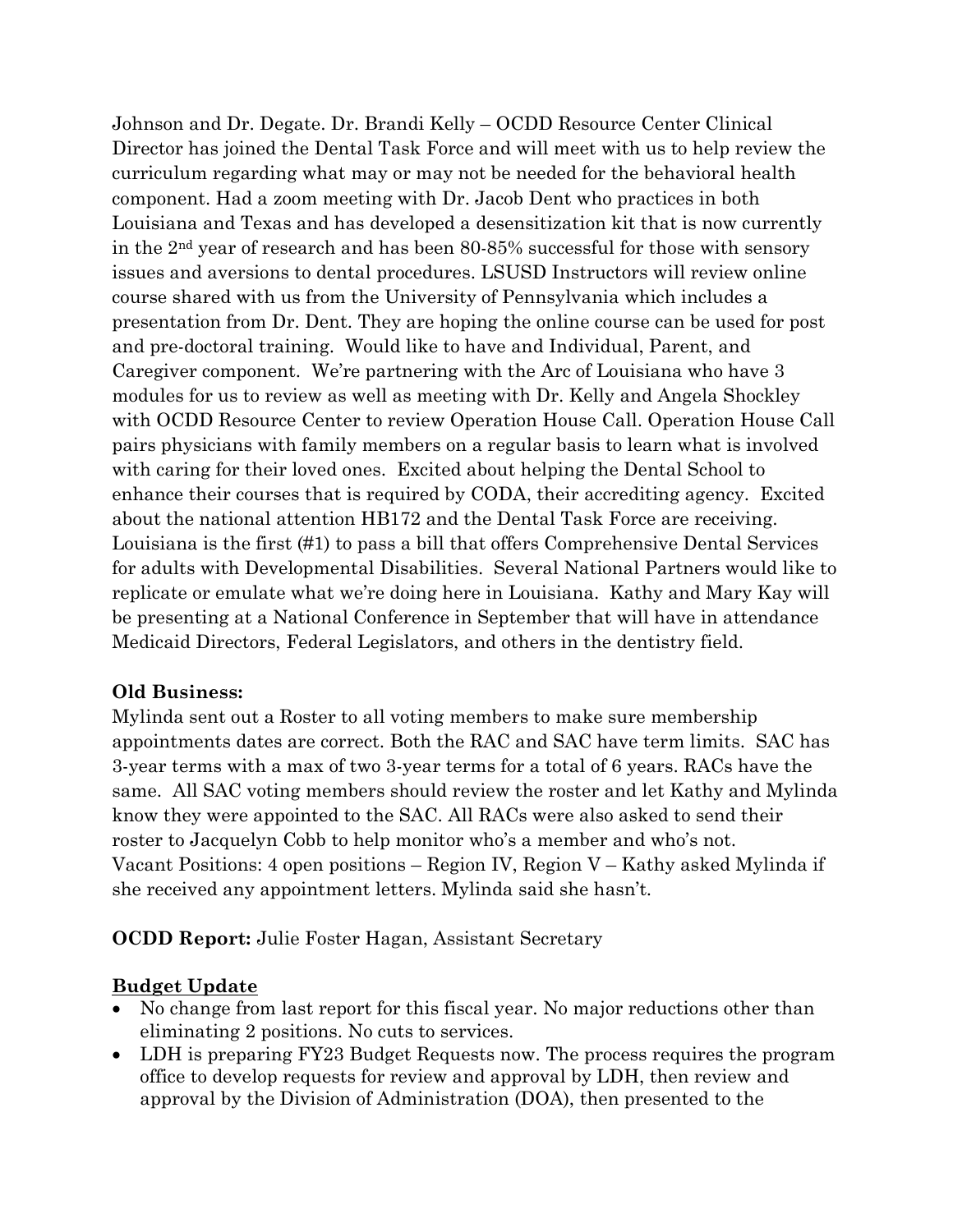legislature. Frequent changes are made each time the budgets are reviewed.

## Legislative Update

- HB 172: Workgroup developed and is gathering information about most appropriate mechanism for implementation. Studying 2 or 3 ways to implement. Presented to CMS. The easiest way would be to add adults with I/DD to the Dental Structure/Plan. Will be engaging stakeholders once we have some answers from CMS about what we can and can't do.
- HCR 34: Study regarding potential means of financing dental care for adult residents of ICFs. Workgroup developed and in process. Working collaboratively with HB 172 group.
- HCR 45: Study concerning the feasibility and desirability of implementing a system for tracking the location of children with I/DD. Have identified stakeholders to engage in discussion. Dr. Amy Greer will be heading the workgroup. Will come up with some strategies/considerations, then meet with Medicaid to identify suggestions for funding, which will be included in a report due February 1, 2022.

# COVID Update

| # Waiver<br><b>Recipients</b> | # COVID-<br>positive<br>Cases | # Deceased |
|-------------------------------|-------------------------------|------------|
| 13,843                        | 672                           | 38         |

Vaccinations for all waiver programs:

- As of  $7/6/2021$ , the following is true for waiver participants  $(25,884 \text{ people})$ :
	- o 52% vaccine initiated
	- o 48% fully vaccinated
	- o 6,494 not willing to be vaccinated
- As of 7/6/2021, the following is true for waiver direct care provider staff (32,806 people)
	- o 40.71% vaccine initiated
	- o 37.28% fully vaccinated

There was a discussion about whether people who were vaccinated can ask for only vaccinated staff. There are legal questions to this. The answer was that people can ask but cannot require an answer.

Kathy brought up a concern about people with disabilities being hospitalized with COVID and a family not initially allowed to provide support. The suggestion was to remind hospitals that this was supposed to be allowed.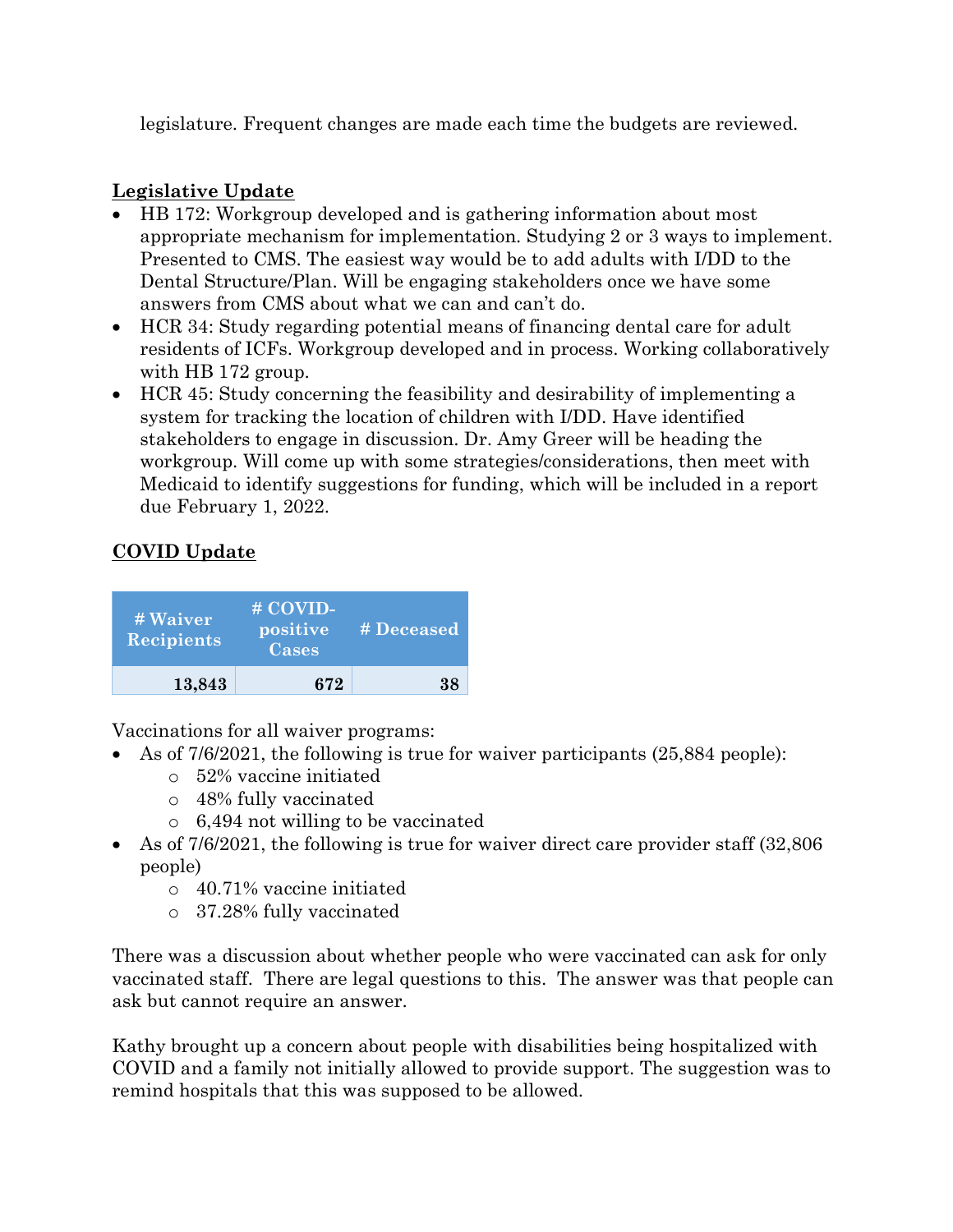Kathy asked if there were any anticipated changes to safety requirements for Day Hab programs given the recent email from the Louisiana Department of Health recommending extra precautions because of the Delta variant, e.g., wearing masks and getting vaccinated. Julie said it was a good question and will follow up with the Office of Public Health (OPH) on updated guidance.

### Update of Appendix K Exceptions in Waiver Application

- All exceptions in place until 6 months after conclusion of PHE (currently set to expire 7/14/2021. It may be extended beyond this. PHEs can only extend for 90 days at a time. Waiting on word now if it will be extended for another 90 day period.
- NOW Renewal application is due now (we did not have time for feedback as we intended due to timelines). Worked to get changes in the NOW renewal application that will be posted July  $21<sup>st</sup>$ . The application will be open for public comment on all areas. Julie will provide Kathy with the link to share with SAC members. The public comment period is July 21 – August 21, 2012. Once we get public comment on this, we will incorporate changes into amendments for other waivers.
- This could all take time because each time things are changed it goes out for public comment again. LDH started early to allow for public comment and changes.

### American Rescue Plan Act (ARPA) HCBS Funds Update

- Allows states to draw down an additional 10% in federal funds to enhance HCBS.
- Initial spending plan was due to CMS on Monday, 7/12. We have to await CMS approval and we anticipate some additional updates. We will be developing a mechanism for formal communication and feedback in upcoming weeks.
- In the past enhanced HCBS funds could be used different ways. Now it must be used for HCBS.
- There was a tight turn around for this that did not allow for stakeholder input.
- Funds will probably not be used for rate increases as the money is not recurring money.

# ACT 421: Children's Medicaid Option Update

- Still awaiting CMS approval.
- Considering using ARPA funds to implement as State Plan which means there would not be a waiting list for participation, rather than a 1115 waiver which has a cap. The level of care assessments would still be required.
- This would need to be an area of education with legislators to make sure in the distant future funds would continue to be available for the children served by Children's Medicaid Option.
- Will make a final decision by the end of July.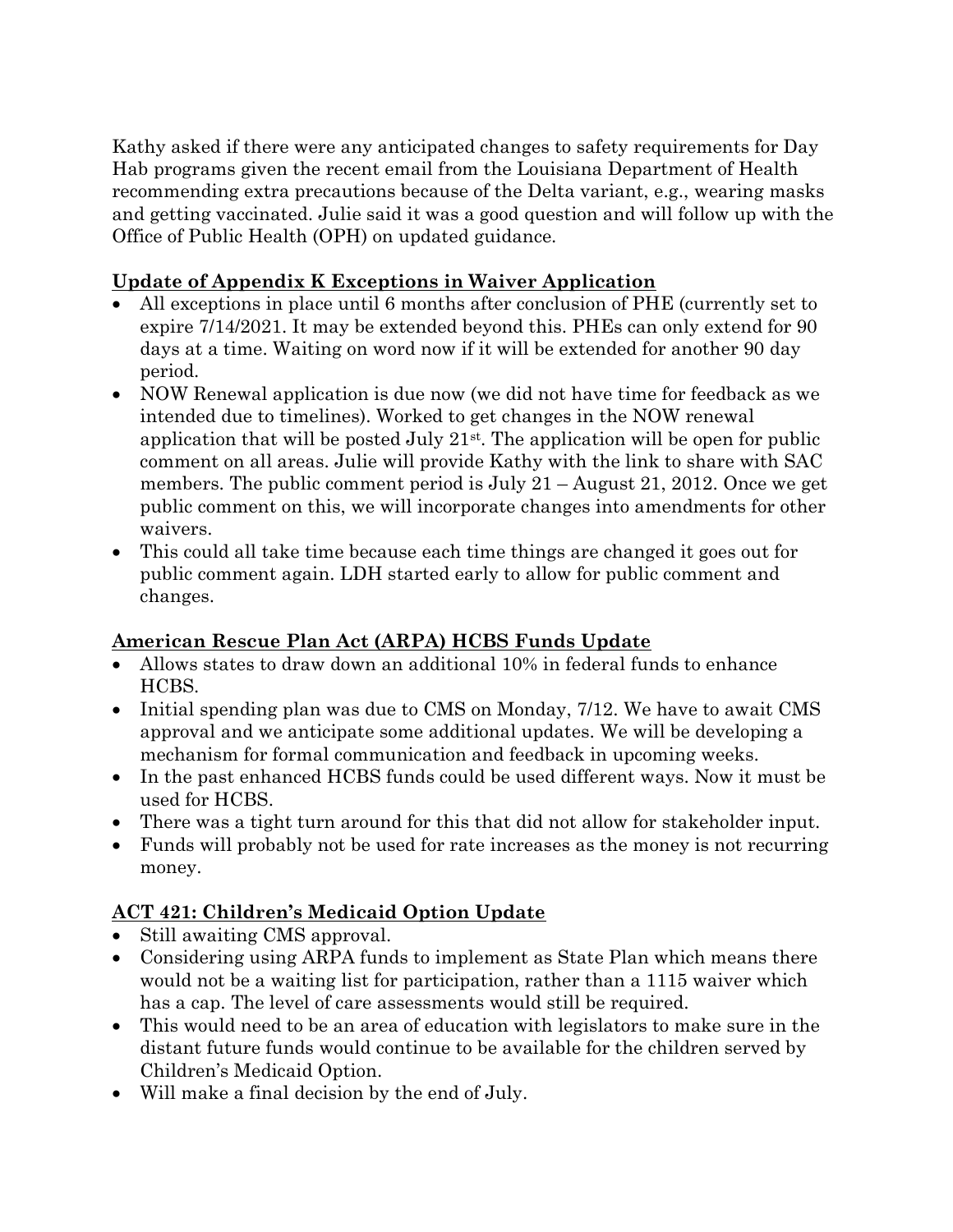## Funding for HCBS Rates

- Legislature appropriated \$16 million in State General Funds.
- Estimating a \$2.50 an hour rate increase is possible.
- Meetings held to clarify legislators' intent. Legislators want to make sure DSWs receive an increase.
- At Joint Legislative Committee on the Budget Meeting discussed half for provider expenses and half as base pay for DSWs.
- JLCB members expressed concerns about that split and left the final decision up to LDH.
- Another internal meeting will be held around provider/base rate split.
- OCDD is setting up procedures to be able to monitor base rates and sanctions for providers who do not comply.
- Comments from the public that DSW pay rate increase is needed.
- More discussion from OCDD about providers who have already increased their base rate not being penalized.
- OCDD was going to experience a 'heavy lift' in their auditing department.
- Self-Direction would also get the increase.

#### Early Steps Statewide Transition Data Report

Kathy asked if the data reporting systems has been finalized yet. Julie said they are still working on it.

#### RAC / SAC Members

- We have updated the RAC/SAC nomination forms and letters announcing approval.
- We are working through a process to make this more efficient, and we will be sharing with SAC Executive Committee and LGEs.

### Other Topics

Kathy asked if a review of the complaint processes around abuse and neglect could be included on the agenda for the next SAC Meeting. Julie said sure. She has a slide presentation prepared for legislators that she can use.

### Public Comment

- Sharon Delvisco discussed Healthy Relationships Training. She showed a short video directly after the SAC Meeting.
- Kathy shared information about the GODA Conference.
- Kathy Dillon mentioned having the Healthy Relationships Training and how well it was received.
- Kayla from Region 2 asked where can concerns be addressed to pay for sick time. LaCAN was recommended.
- Kathy asked if \$5 million for Adults with I/DD Dental Services could be included